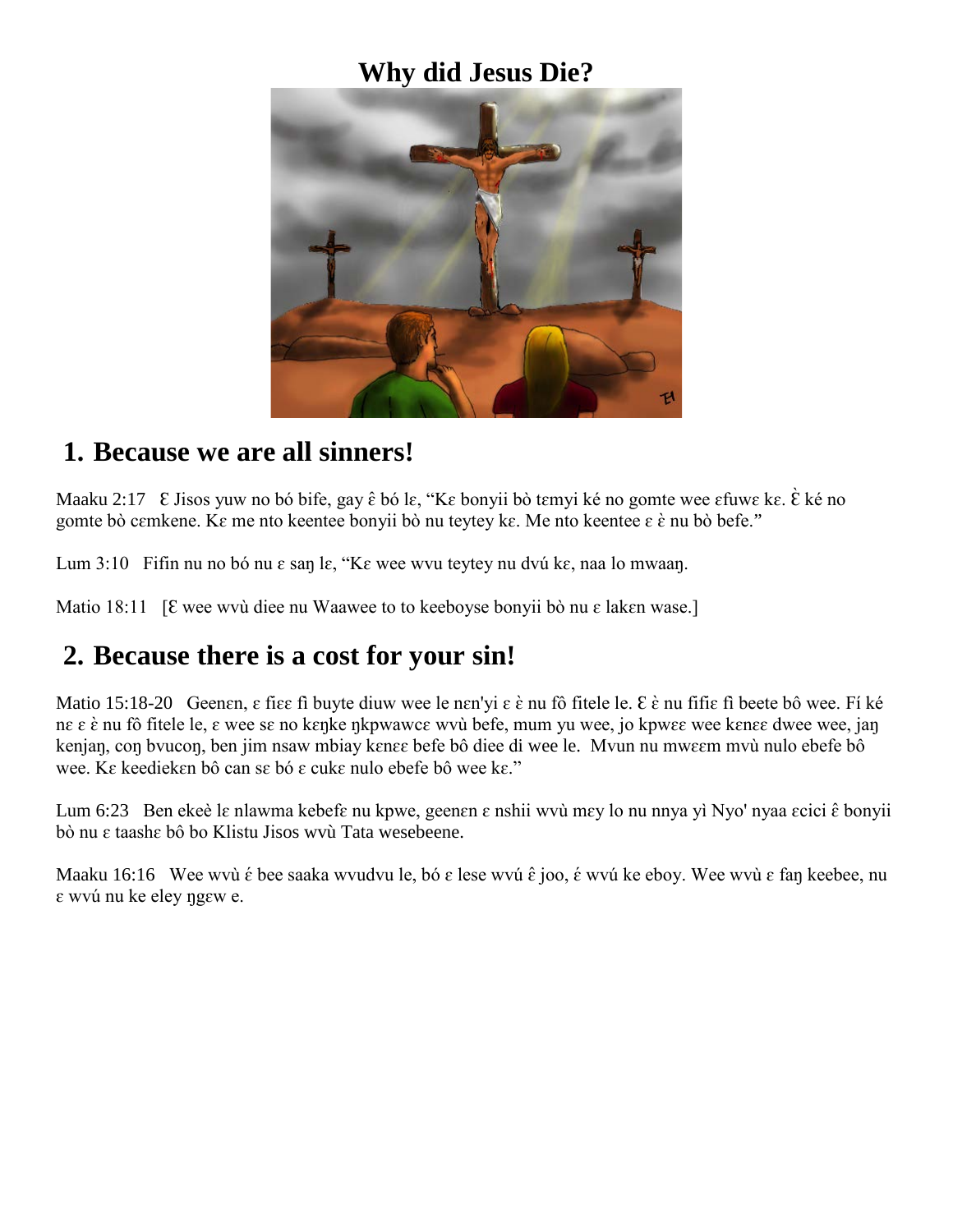

**There is a cost for your sin!**

# **3. Because Jesus died and paid for our sins on the cross!**

Matio 1:21 Wvú nu ke eboo wan diemsen é wo ecu diee diew le Jisos, njefo wvú nu ke eboyse bonyii bew can bibef<sub>e</sub> bibole."

Lum 5:8 Geenen, Nyo' to duŋci keŋkoŋɛn kew fô beene le  $\hat{\epsilon}$  je yì lɛ, è to nu seke beene to bɛɛ bonyii bò befe, ɛ Klistu kpwe nje yese beene.

Jon 3:16 Nyo' to nu ɛ loocɛ koŋ woŋ wvun baay, tum Waa we wvù mwaaŋ, wvu lɛ ɛ̀ nu naa yɛɛ wvù nu ɛ lese fitele yî ye le, mwɛtɛn saa ela kɛ, ɛ́ wvú ekɛŋke ɛ ɛ̀ nu nshii wvù mɛy lo.

Matio 18:11 [ $\epsilon$  wee wvù diee nu Waawee to to keeboyse bonyii bò nu  $\epsilon$  laken wase.]

## **4. Salvation is a free gift, not by good works. You must take God's word for it, and trust Jesus alone!**

Ɛfɛsus 2:8-9 Ben ekeè lɛ Nyo' to boyse ben ɛ ɛ̀ nu nje fitele fiew fì jee fele yî fitele fì ben to lesɛɛ yî Klistu le. Kε fifin nu ε è to ge ben kε. È nu nnya Nyo'. Kε è to nu nje lemme dimew dì wee to lemεε sε kεŋkε wvu lε wee mvu ke enɛ esaale ye kɛ.

Taytus 3:5 mum boyse beene. Kɛ wvú to boyse beene nje fiɛɛ fimew fi lɛŋ fì beene to geɛ kɛ. Wvú to boyse nje shen ye fele yî ncukε wvù wvú to cukεε beene ε beene kεηkε mboo wvu fwε le, ε Keyoy ke Yuule kumεn beene ɛ beene no nu bonyii bo bofɛ kɛŋke nshii wvu fwɛ.

Dwa' Lemme 4:12  $\hat{\epsilon}$  mey ke Jisos maan wvù boysee bonyii. Ke diee di wee mvu le bvuu nu dvú fokuse fen dì Nyo' nu ε gεε le è nulo é dí eboyse beene kε."

# **5. We must put our faith and trust in Christ alone!**

Maaku 9:23 E Jisos bife  $\hat{\epsilon}$  wvú l $\epsilon$ , "Le laa è nulo é me ege fi $\epsilon \epsilon$  le le? Nyo' nulo ege fi $\epsilon \epsilon$  ficii fô wee wvù nu  $\epsilon$ lese fitele yî ye le."